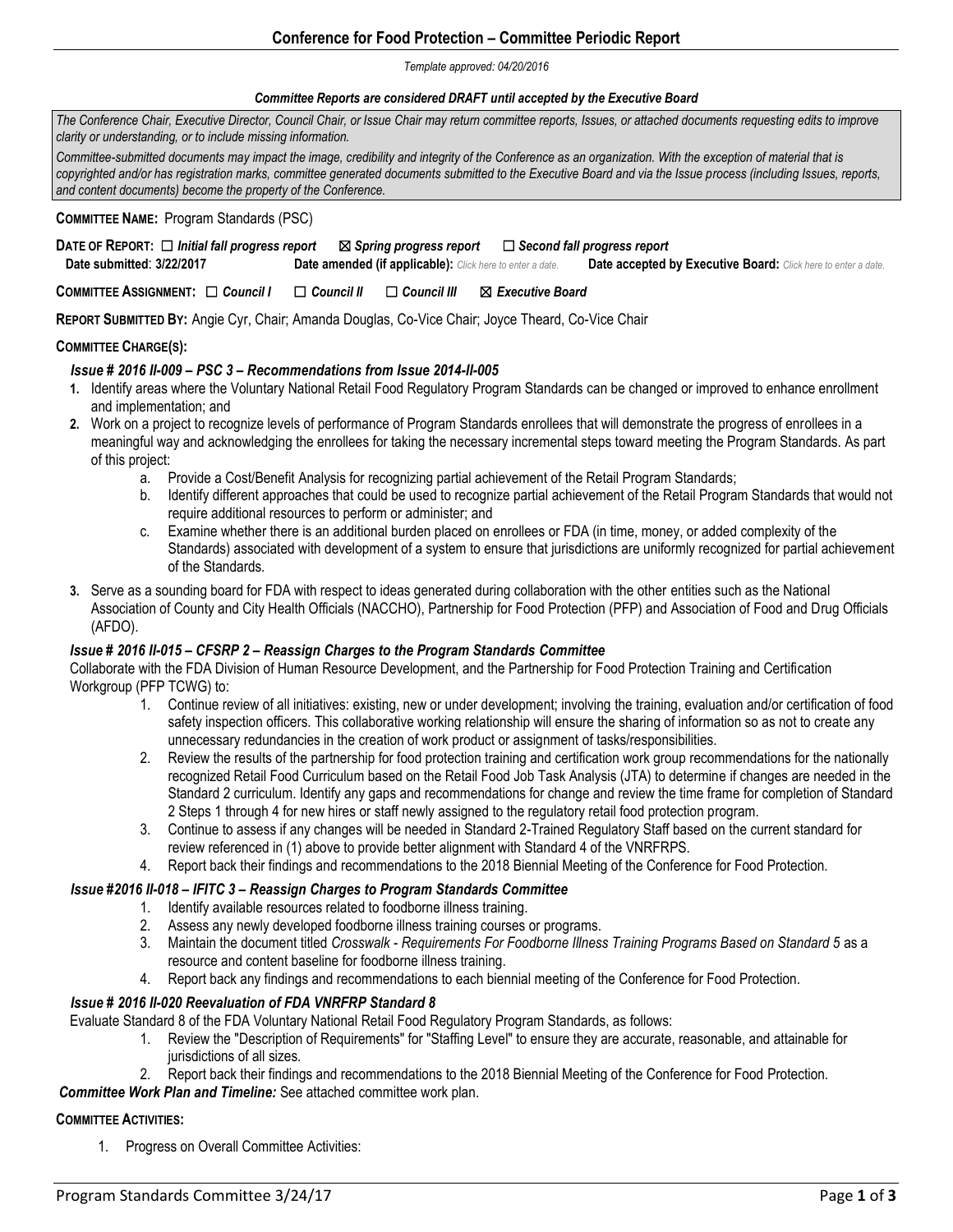# **Conference for Food Protection – Committee Periodic Report**

- a. The first full committee call was held on August 22, 2016. The committee chair and co vice-chairs presented the recommendation that the charges be worked on at a subcommittee level to complete the charges by September 2017 or sooner. The committee members supported the recommendation. Four subcommittees were formed: (1) **Issue # 2016 II-009 – PSC 3 – Recommendations from Issue 2014-II-005** with co-leads Joyce Theard and Andre Pierce, (2) **Issue # 2016 II-015 – CFSRP 2 – Reassign Charges to the Program Standards Committee** with co-leads David Read and Rick Akin (Note: Jeff Belmont was originally co-chair but was unable to continue as co-chair. Rick Akin agreed to co-chair the subcommittee with David Read.) (3) **Issue #2016 II-018 – IFITC 3 – Reassign Charges to Program Standards Committee** with co-leads Michael Roberson and James Mack, (4) **Issue # 2016 II-020 Reevaluation of FDA VNRFRP Standard 8** with co-leads Michael Schaffer and David Lawrence. Each committee member expressed their interest in serving on one or more of the subcommittees.
- b. Meetings are being held via conference call and members are using FoodSHIELD to post committee and subcommittee documents. There is an overall CFP Program Standards Committee workgroup and then individual teams for each of the subcommittees in FoodSHIELD. During the initial meeting, time was allocated to introduce new members to the historical perspective of the committee. A conference call with the subcommittee co-chairs was held on February 9, 2017 for an update on subcommittee activities. A full committee conference call will be held after the April Executive Board meeting.

## 2. Progress on **Issue #2016 II-009-PSC 3 – Recommendations from Issue 2014-II-005:**

The Committee has met six times, 10/26/2016, 11/17/2016, 12/15/2016, 1/19/2017, 2/16/2017 and 3/16/17. The committee discussed the charges and reviewed a Self-Assessment (SA) and Gap Analysis Audit Form to assist jurisdictions in monitoring and tracking their progress. It has been noted that the language across the program standards is not consistent and the subcommittee has agreed that additional work is needed in this area. The subcommittee has reviewed Standard 6 and recommended the SA tool for use with the Administrative Procedures.

## Progress on **Issue #2016 II-015 – CFSRP 2 – Reassign Charges to the Program Standards Committee:**

The co-chairs discussed new and existing training initiatives on1/20/2017. In February 2017, the committee reached out to the Partnership for Food Protection to gather insight and outcomes from the 2016 Regulatory and Public Health Partner Training Summit that was held in September 2016. A subcommittee conference call was held on 3/30/17.

## Progress on **Issue #2016 II-018 – IFITC 3 – Reassign Charges to Program Standards Committee:**

The committee has met four times by conference call on 10/21/16, 12/5/16, 1/30/17 and 2/27/17. Several resources related to foodborne illness training have been identified. In addition, several newly developed materials have been identified. The committee has also been reviewing the training materials currently in the *Crosswalk – Required For Foodborne Illness Training Programs Based on Standard 5* document. Clarification on this charge is being requested from the Executive Board.

### Progress on **Issue #2016 II-020-Reevaluation of FDA VNRFRP Standard 8:**

The committee has met five times by conference call on 10/11/16, 10/28/16. 11/22/16, 1/10/17 and 3/28/17. Time was spent on the first conference call to review the supporting documents that were attached to the issue. Additional research was done with jurisdictions enrolled in the Program Standards that are identified as meeting Standard 8 following a self-assessment and/or verification audit. When asked, those jurisdictions that responded were not able to provide their supporting data or documentation.

The subcommittee distributed a survey to enrolled jurisdictions who have made progress with the Retail Program Standards except Standard 8. The intent is to help identify barriers (including those beyond the current FTE/Inspection ratio) that the subcommittee can consider when developing its recommendations.

The subcommittee is also studying "highly performing" regulatory food programs – those defined by the subcommittee as meeting Standards 3 and 4. The intent is to have an approach that is more "where we want to be" rather than "where we are" when it comes to recommendations.

The subcommittee has been gathering data from state and local food regulatory programs to support a possible recommendation to base Standard 8 "Staffing Level" on the regulatory program's food establishment inventory risk categorization and average inspection time rather than FTE/inspection ratio.

### 3. *Charges COMPLETED and the rationale for each specific recommendation:*

a. Charge 1 of Issue #2016 II-020-Reevaluation of FDA VNRFRP Standard 8 has been completed. Based on supporting documentation for Issue #2016 II-020 and additional follow-up with jurisdictions who are listed as meeting Standard 8, the subcommittee quickly reached consensus that the current "description of requirements" for "Staffing Level", although accurately determined by the FDA, is neither reasonable nor attainable. The current criteria also lacks scalability to jurisdictions of various sizes and with varying levels of resources. The subcommittee is now working to devise a recommendation(s) and supporting data.

# 4. *Status of charges still PENDING and activities yet to be completed:*

Issue #2016 II-009-PSC 3 – Recommendations from Issue 2014-II-005

a. The charges for this issue are in progress. The committee recommends agencies use a Self-Assessment (SA) tool to assist with